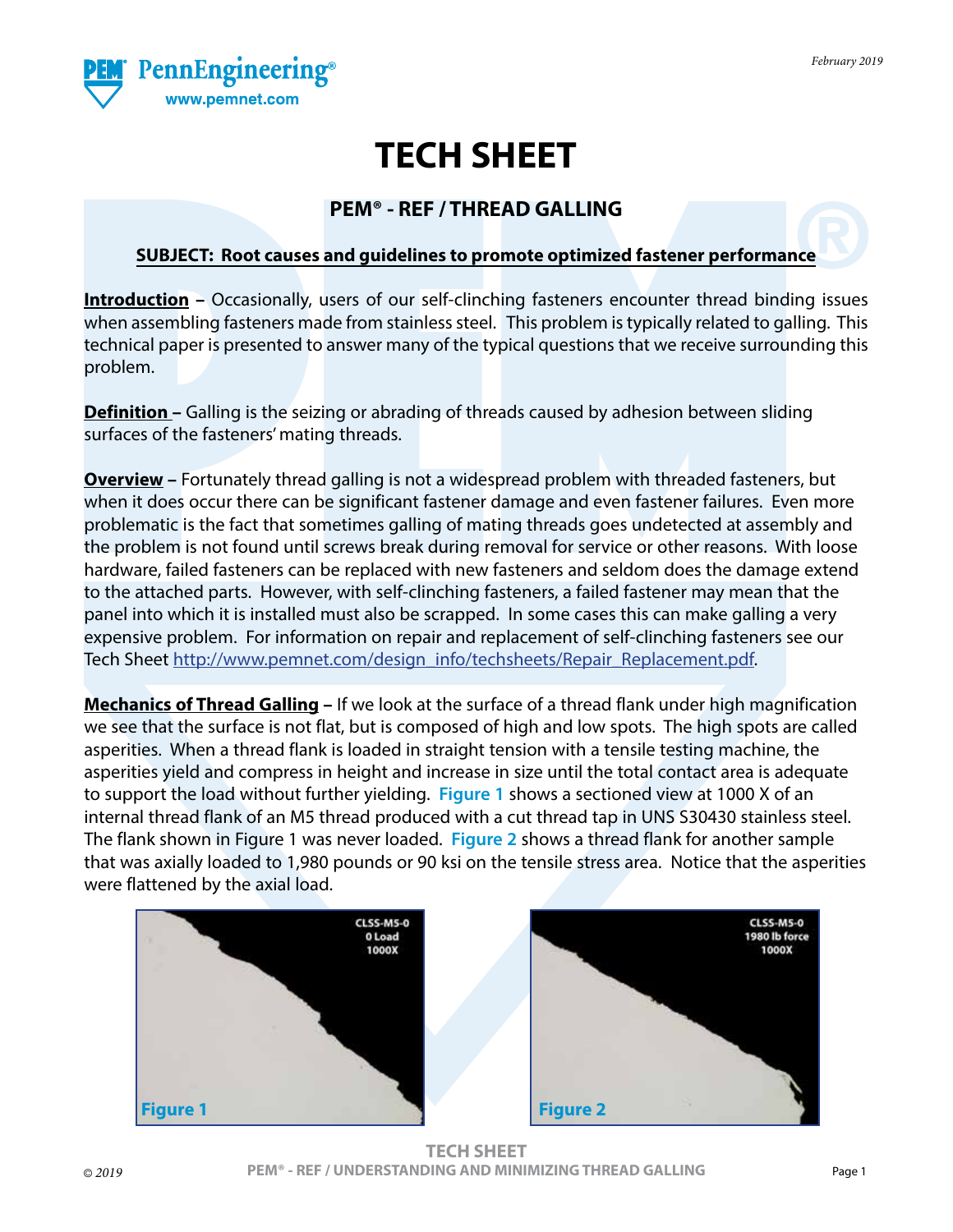

When a threaded joint is tightened by turning one of the members, the asperities are crushed as load increases, but there is also sliding motion between the thread flanks. Many explanations of galling hold that this sliding motion can cause the tips of asperities to shear off. For metals such as stainless steel and aluminum that readily form oxides on their surface, the shearing away of the oxide layer exposes bare metal. With adequate heat from friction and pressure from the induced load, these bare spots can weld together. Welds of this type have been found to be stronger than either base metal. Therefore, with increased torque as the tightening continues the welds themselves will not break, but instead chunks of base metal will be pulled out of the weaker base metal. This is the initiation of galling. As more tightening torque is applied the contact area increases to support the higher induced load. This creates larger, stronger welds which pull out even larger chunks of the weaker base metal. In extreme cases the necessary torque to continue relative rotation of the mating threads can exceed the torsional strength of the external thread and cause it to fail in torsion. Even in less extreme cases, galling significantly increases the coefficient of friction on the galled surface and with the common torque controlled tightening method, preload may be significantly less than required for a reliable joint.

Although the role of heat input in galling is not fully understood, it is known that high heat input increases the chance of galling. The source of heat during tightening of a threaded assembly is friction. Screw threads are very inefficient with only 10 to 15 % of the tightening torque used to induce load, and the rest used to overcome friction. If we assume 12 % efficiency, then 88% of the

area under the torque-angle curve (see Figure 3) is the total amount of heat energy produced by friction. Theoretical calculations are given in **Table I** to demonstrate the effect of soft joints and high speed tightening on localized heating. The calculations highlighted in light blue show that for the ¼-20 thread size the heat energy is only enough to raise the temperature of the entire nut and stud thread within the nut by less than 9˚F (5˚C) for a hard joint and 35˚F (20˚C) for a soft joint. The calculations highlighted in yellow show that when the heat energy from thread friction alone is applied to a thin surface layer on the loaded thread flanks only, the theoretical temperature rise is much higher at 224˚F (124˚C) for a hard joint and 896˚F (498˚C) for a soft joint. All temperatures are increases above ambient.

|                                                                       |            | Value                                 |               |                                      |  |  |
|-----------------------------------------------------------------------|------------|---------------------------------------|---------------|--------------------------------------|--|--|
| <b>Parameter Description</b>                                          | $1/4 - 20$ | $1/4 - 28$                            | Units         | Source/Comment                       |  |  |
| Properties of 1/4 -20 Thread Size 300 series stainless steel hardware |            |                                       |               |                                      |  |  |
| Weight of CLS-0420/28-1 Clinch nut                                    |            | 0.005826 0.005717 lb/ea.              |               | Finished weight                      |  |  |
| Overall height of CLS-0420-1                                          | 0.222      | $0.222$ in                            |               | Part drawing                         |  |  |
| Weight of 1/4-20/28 stainless ext. thread                             | 0.010304   | 0.0112 lb/in                          |               | From stud incremental length         |  |  |
| Area of 1/4-20 stainless external thread                              | 1.37024    | 1.4268 in <sup>2</sup> /in            |               | From stud area/Sanity check on below |  |  |
| <b>Typical screw Major</b>                                            | 0.2449     | $0.2458$ in                           |               | Middle of class 2A tolerance         |  |  |
| Typical nut minor                                                     | 0.2043     | $0.2178$ in                           |               | 25% of tolerance from 2B max         |  |  |
| Axial height per flank                                                |            | 0.01172 0.008083 in                   |               | Trig calulation                      |  |  |
| Area of 1/4-20 loaded flanks                                          |            | 0.330718 0.329553 in <sup>7</sup> /in |               | Cone section area formula            |  |  |
| Weight of nut and external thread in nut                              |            | 0.008114 0.008207 lb                  |               | Clculation using above weights       |  |  |
| Assumed depth of thread surface                                       | 0.001      | 0.001 in                              |               | Assumption                           |  |  |
| Weight of loaded thread flanks                                        | 0.00017    | $0.00018$ lb                          |               | Calculation using volume & density   |  |  |
| Density of UNS S30430 stainless                                       | 0.2833     | $0.2833 1 b / m^3$                    |               | Literature                           |  |  |
| Specific heat of UNS \$30430 stainless                                | 0.1        |                                       | 0.1 BTU/Ib-"F | Literature                           |  |  |
| Tensile stress area of 1/4 -20 thread                                 | 0.03182    | $0.03637 ln^2$                        |               | Thread standards                     |  |  |
| Heat Energy Generated by Friction During tightening                   |            |                                       |               |                                      |  |  |
| Stress on TSA when tight                                              | 65,000     | 65,000 lb/in <sup>2</sup>             |               | Assumption, 65 % of 100 ksi ultimate |  |  |
| Assumed nut factor or "k" value                                       | 0.2        | 0.2                                   |               | Typical value                        |  |  |
| Calculated torque                                                     | 103        |                                       | $118$ in-Ib   | Calcultion using load & k value      |  |  |
| Total revolutions to tighten, hard joint                              | 0.25       | $0.35$ rev                            |               | Assumption for -20, ratioed for -28  |  |  |
| Total revolutions to tighten, soft joint                              | 1.0        |                                       | $1.4$ rev     | Assumption for -20, ratioed for -28  |  |  |
| Total radians to tighten, hard joint                                  | 1.571      |                                       | 2.199 radians | Unit conversion                      |  |  |
| Total radians to tighten, soft joint                                  | 6.283      |                                       | 8.796 radians | Unit conversion                      |  |  |
| Assumed percent efficiency of thread                                  | 12         | 12 <sup>5</sup>                       |               | Assumption                           |  |  |
| Thread friction as % of total friction                                | 54         | 54 %                                  |               | Assumption                           |  |  |
| Total energy from friction, hard joint                                | 71.5       | 114.4 in-lb                           |               | Calculation assuming straight line   |  |  |
| Total energy from friction, hard joint                                | 0.00715    | 0.01144 BTU                           |               | Unit conversion                      |  |  |
| Total energy from friction, soft joint                                | 285.9      | 457.5 in-lb                           |               | Calculation assuming straight line   |  |  |
| Total energy from friction, soft joint                                | 0.02859    | 0.04575 BTU                           |               | Unit conversion                      |  |  |
| Temperature Rise from Friction Energy                                 |            |                                       |               |                                      |  |  |
| Temperature rise of nut and thread, hard                              | 9          | $14$ F                                |               | Calculation using above values       |  |  |
| Temperature rise loaded flanks only, hard                             | 224        | $344$ <sup>*</sup> F                  |               | Calculation using above values       |  |  |
| Temperature rise of nut and thread, soft                              | 35         | <b>56 FF</b>                          |               | Calculation using above values       |  |  |
| Temperature rise loaded flanks only,soft                              | 896        | 1377 <sup>e</sup>                     |               | Calculation using above values       |  |  |

# Table I

been validated by any empirical testing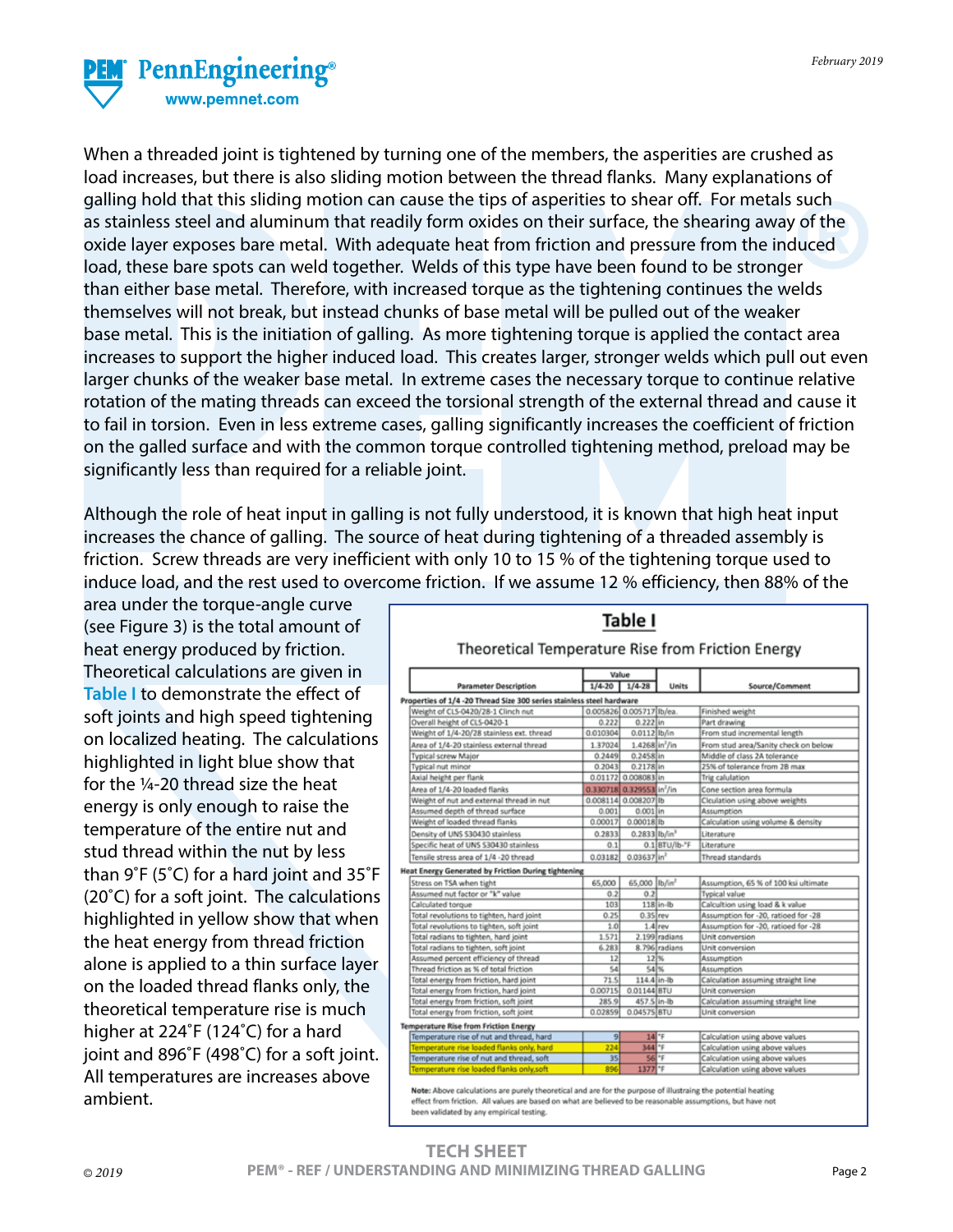

**Factors That Increase the Likelihood of Galling –** The following factors are known to increase the likelihood that some percentage of mating threads will gall when assembled. Each will be examined.

- **•** Soft connection elements
- **•** High speed tightening
- **•** Material and finish combinations
- **•** Fine threads
- **•** Thread damage
- **•** Excessive tightening torque
- **•** Excessive thread length
- **•** Nylon locking elements
- **•** Mating part alignment
- **•** Tightening sequence issues
- **•** Dirty threads
- **•** Fastener quality

**Soft Connection Elements –** In engineering terms, an element is softer when it has lower stiffness. A threaded connection may contain one or more soft elements. Fastener stiffness is generally fixed for a given thread size and material, but does vary with grip length, the longer the grip the lower the stiffness. Also, bolts with reduced shank diameters or bolts made from low modules material such as aluminum will have lower stiffness. Because joints typically have larger cross sectional area than fasteners, they will usually have higher stiffness if made from the same material. However, if the joint contains a low stiffness material such as plastic or fiber, it can have lower stiffness than the fastener. Joints with components designed to be compressed by the fasteners can have very low stiffness. Compressible components include gaskets, viscous sealants, Belleville type washers, and other types of springs. Toothed lock washers and helical spring lock washers also deform during tightening and are therefore soft elements.

The issue with threaded connections with soft elements relative to thread galling is that soft elements require more rotation during tightening. This increases the area under the torque-angle curve (see Figure 3) which means more heat energy input from friction.

**High Speed Tightening –** The discussion above and the calculations in Table I show that the heat energy input from friction is not sufficient to raise the temperature of the entire fastener mass. The issue with high speed tightening is that it can generate locally very high temperatures on the thread flanks before the heat can be dissipated by the rest of the fastener mass. Slower speed allows time for heat dissipation.

Note below that coarse threads are recommended over fine threads. This in part addresses the concern over lower assembly rates with slower tightening speed.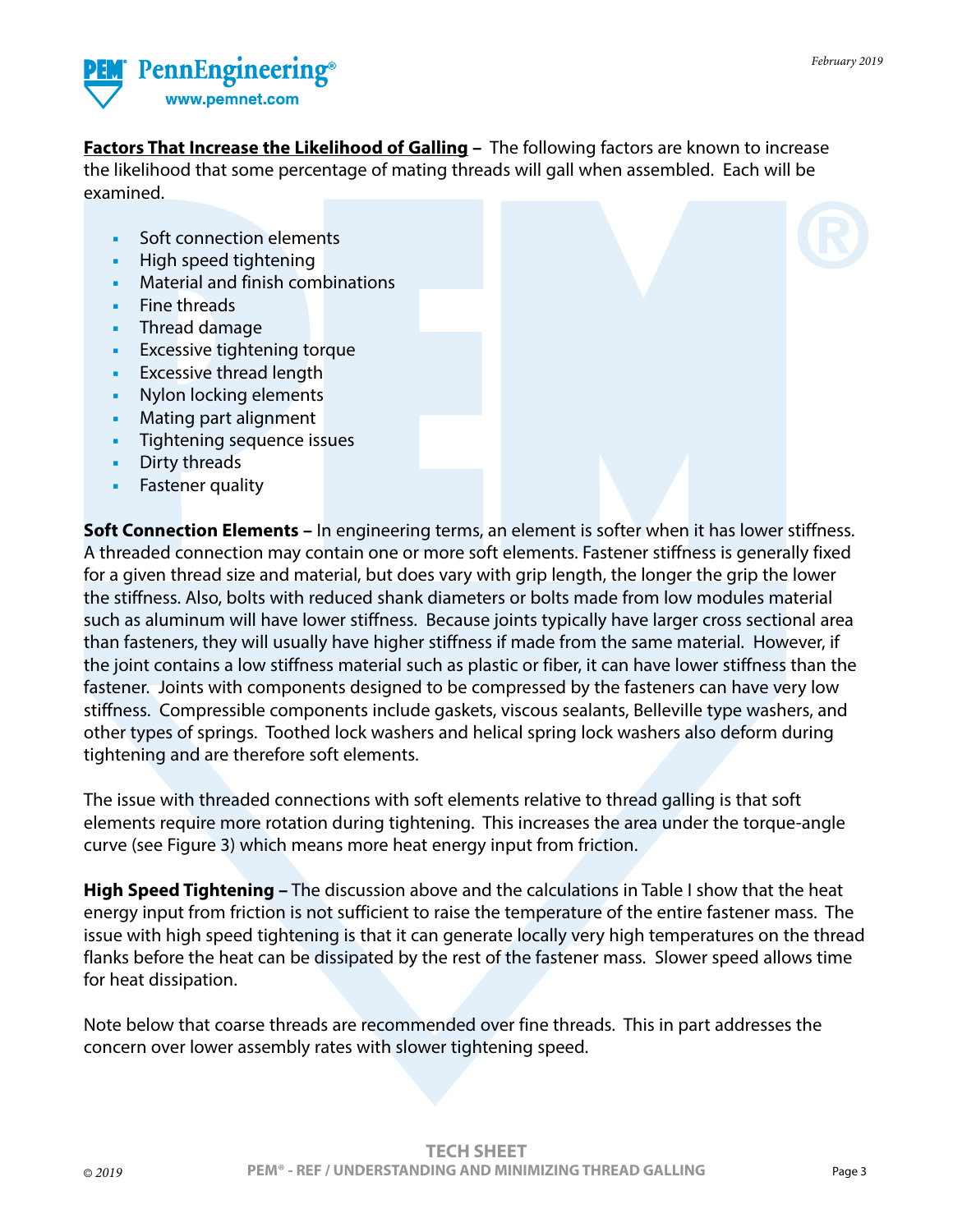

**Material and Finish Combinations Prone to Galling –** Decades of history on customer complaints of thread galling reveal that both of the threaded components are 300 series stainless steel in the vast majority of complaints. This is supported by the literature on galling studies and research, from which we can find several reasons.

- **•** Materials which form natural protective oxides such as stainless steel, aluminum and titanium have been found to be more prone to galling. One plausible explanation for this is:
	- **•** Because the protective film provides corrosion resistance, fasteners made from these materials usually are not given any plating or other additive finish.
	- **•** These oxides tend to give the surface a higher friction coefficient than plating materials typically used on steel fasteners. This means higher torque is required for a given clamp load which means more area under the torque-angle curve (see Figure 3) and more heat energy input.
	- **•** If the oxide is very thin it will follow the surface roughness on the thread flank and be completely removed when the tip of an asperity is sheared. Pure and very weldable base metal is exposed by this action. This is especially true for stainless steel where the chromium oxide layer is only several Angstroms thick.
		- **•** The abrasive nature of the sheared off oxides may also contribute to thread galling.
- **•** Materials of the same type are generally more prone to galling, possibly because they are more easily welded than dis-similar materials
- **•** Materials of the same hardness are generally more prone to galling. Likely because the breaking down of asperity tips is happening to nearly the same degree on both materials.
- **•** Plated materials are generally less prone to galling.

**Table II** shows the likelihood of galling for selected material and finish combinations.

### **Table II**

Incidence of Galling for Selected Combinations of Thread Material and Finish

|                                        |                                                    |                               |                                                                           |       | <b>Material and Finish of Mating Thread</b> |                          |                 |                        |                  |  |
|----------------------------------------|----------------------------------------------------|-------------------------------|---------------------------------------------------------------------------|-------|---------------------------------------------|--------------------------|-----------------|------------------------|------------------|--|
|                                        |                                                    |                               |                                                                           |       |                                             | <b>Zinc Plated Steel</b> |                 | <b>300 Series</b>      |                  |  |
| <b>PEM<sup>®</sup> Brand Threaded</b>  | Atlas® Brand Blind Threaded Inserts <sup>(1)</sup> |                               |                                                                           |       | <b>Not</b>                                  |                          |                 | <b>Stainless Steel</b> |                  |  |
| Clinch Fastener Types <sup>(1)</sup>   | <b>MaxTite<sup>®</sup></b> Inserts                 | SpinTite <sup>®</sup> Inserts | <b>Fastener Material</b>                                                  | Alum. |                                             | <b>Hardened Hardened</b> | <b>Machined</b> | <b>Forged</b>          | <b>Stainless</b> |  |
| CLA, CHA, FHA, BSOA & SOA              | AEA                                                |                               | <b>Aluminum</b>                                                           |       |                                             |                          |                 |                        |                  |  |
| <b>HN &amp; HNL</b>                    | AES, AECH                                          | AEKS, AELS, AEHS              | Zinc/cadmium pated steel                                                  |       |                                             |                          |                 |                        |                  |  |
| AS, B, FH, TFH, HFH, HFE, S, BSO & SO  |                                                    |                               | Zinc pated hardened steel                                                 |       |                                             |                          |                 |                        |                  |  |
| PF30, PF50, PFHV                       |                                                    |                               | Nickel plated hardened steel                                              |       |                                             |                          |                 |                        |                  |  |
| KF2, KFE, SMTSO                        |                                                    |                               | Tin plated steel                                                          |       |                                             |                          |                 |                        |                  |  |
| AC, BS, F, FEX, KFS2, KFSE, BSOS & SOS |                                                    |                               | 300 Series Stainless Steel <sup>(2)</sup>                                 |       |                                             |                          |                 | Note 4                 |                  |  |
| CLS, FHS, HFHS, TFHS, SMPS             |                                                    |                               | AENM & AENMTR AETHC, AELC, AEHC 300 Series Stainless Steel <sup>[3]</sup> |       |                                             |                          | Note 4          |                        |                  |  |
|                                        | <b>AESS</b>                                        |                               | Ferritic stainless steel                                                  |       |                                             |                          |                 |                        |                  |  |
| A4, F4, FH4, BSO4, SO4 & TSO4          |                                                    |                               | Hardened 400 series stainless                                             |       |                                             |                          |                 |                        |                  |  |
| FHP, SP, SFP & SMPP                    |                                                    |                               | <b>Hardened PH stainless</b>                                              |       |                                             |                          |                 |                        |                  |  |

Typically there are no galling issues Low incidence of galling issues Higher incidence of galling issues

Notes: 1. Not all threaded fastener types are listed. Listed types are most popular.

2. Parts on this row are machined from a machineable grade of 300 series

3. Parts on this row are forged from a forgeable grade of 300 series

4. When 300 series threads are mated, there is slightly less chance of galling with different alloys

#### **TECH SHEET** *© 2019* **PEM® - REF / UNDERSTANDING AND MINIMIZING THREAD GALLING** Page 4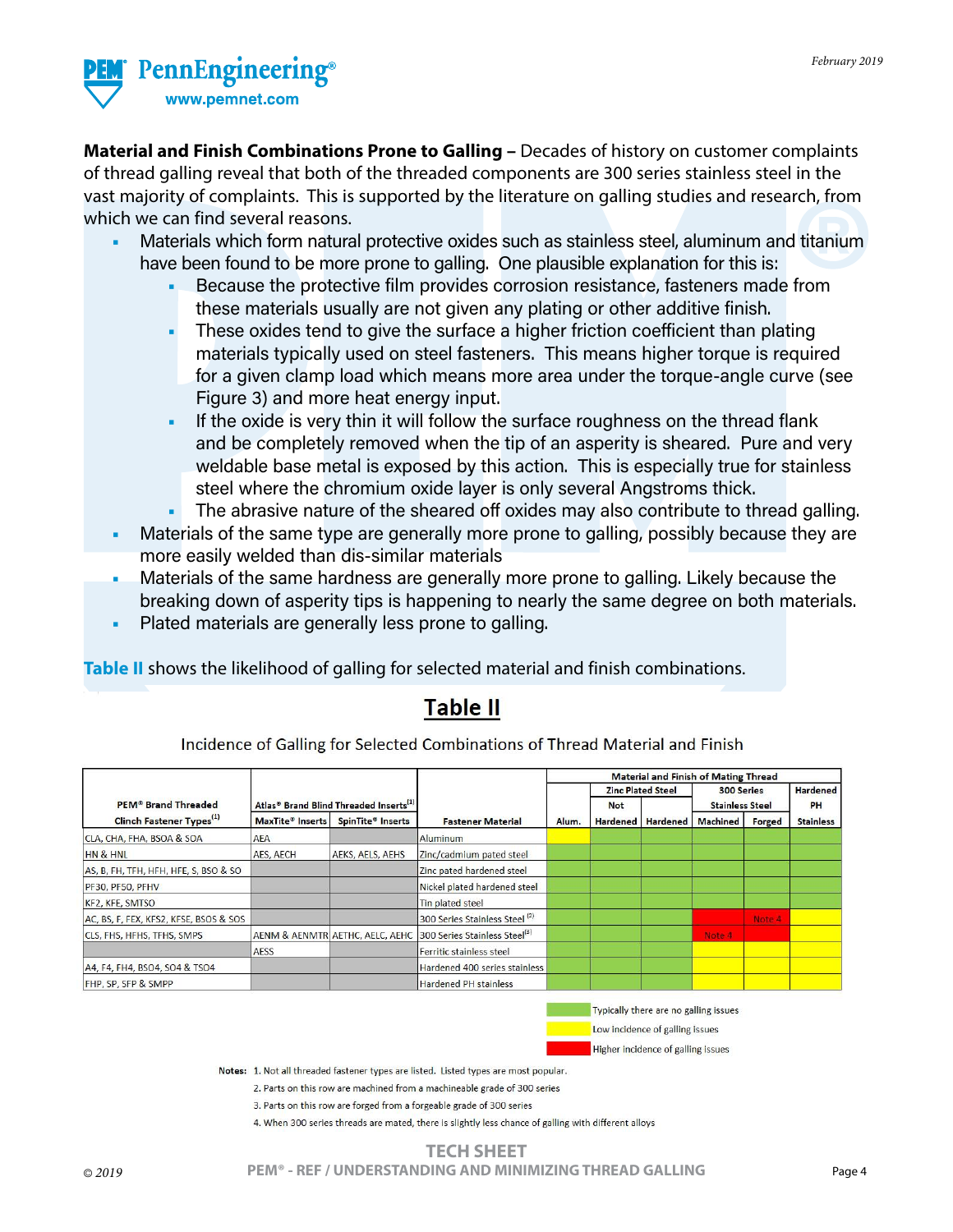

**Fine Threads –** It is generally agreed that fine threads are more prone to galling than coarse threads. The following points may explain why:

- **•** Fine threads are more prone to nicks or other damage from handling. Thread nicks can contribute to galling as discussed below
- **•** Fine threads require more rotation and higher torque for the same stress on the larger tensile stress area during tightening, hence more area under the torque angle curve and more heat energy input
- **•** Although there are more fine threads in a given nut height, the total flank area is essentially the same as coarse thread. The higher heat energy applied to essentially the same volume of metal results in higher theoretical temperature increases. See light red highlights in Table I

**Thread Damage –** Threads with significant nicks or other damage which prevents acceptance of the Go gage are more prone to galling, likely for the reasons below:

- **•** If there is interference between the mating threads there will be some level of prevailing torque during the entire tightening process. This will add a "tail" to the front of the torque-angle curve at a low torque value but continuing for multiple turns. This will add to the area under the torque-angle curve.
- **•** In some cases the geometry of the damaged area may be such that it initiates galling in the immediate vicinity of the damage.

**Excessive Tightening Torque –** Proper tightening torque is essential to develop the needed preload in the fastener and preload is essential to prevent vibration loosening. Tightening torque should never be reduced below the proper value for the sake of galling prevention. However, tightening torque can contribute to galling

in two ways:

- **•** Higher tightening torque adds significantly to the area under the torqueangle curve. As shown in **Figure 3**, a 10% increase in the tightening torque causes a 21% increase in the area under the curve.
- **•** Higher tightening torque increases the risk that some fasteners will start to yield and yielding will create a large increase in angle adding significantly to the area under the torque-angle curve.





**TECH SHEET** *© 2019* **PEM® - REF / UNDERSTANDING AND MINIMIZING THREAD GALLING** Page 5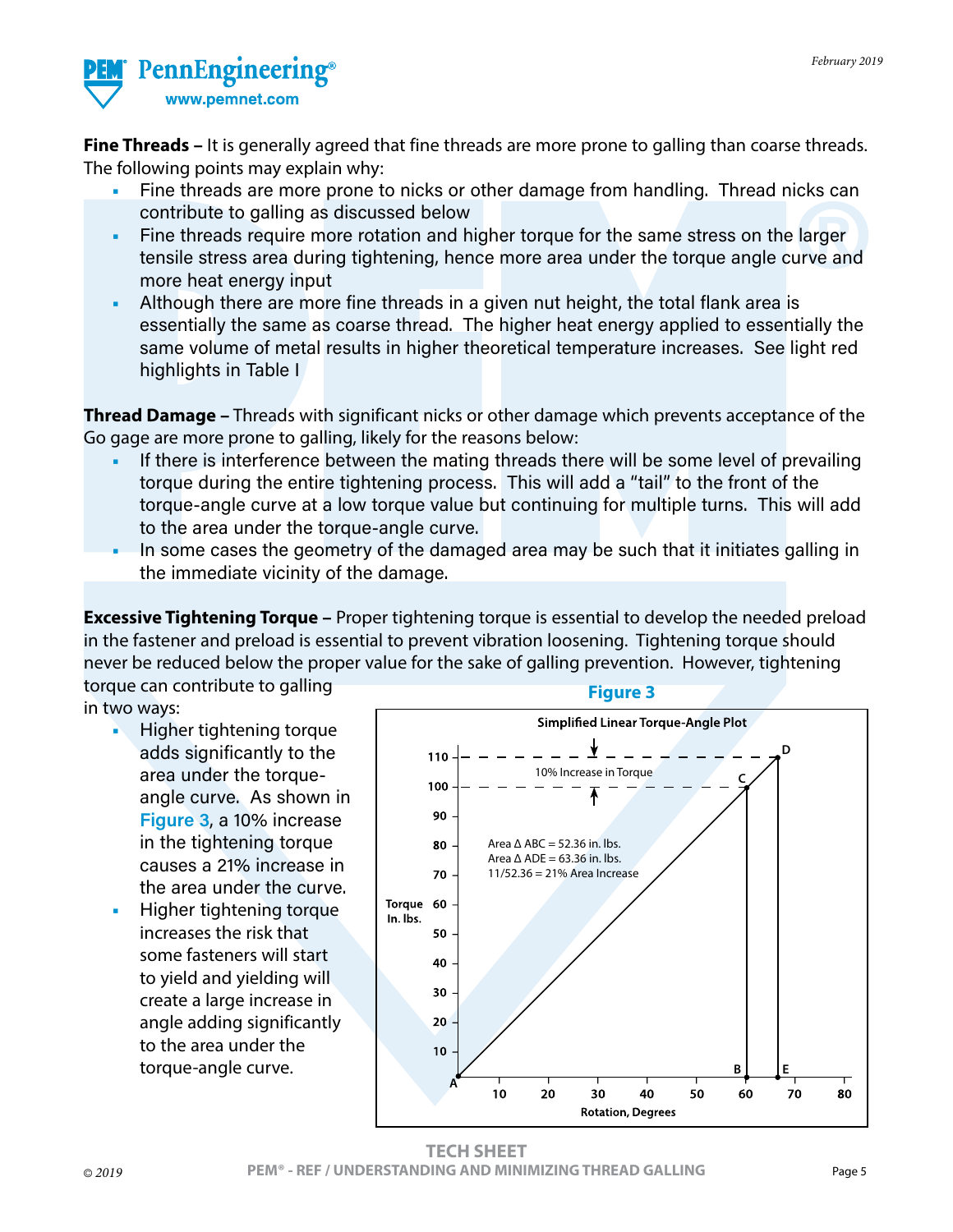

**Excessive Thread Length –** The recognized rule of thumb is to design for a minimum of two screw threads extending above the top of the nut in the fully assembled condition. It is understood that this is not always possible given standard screw length increments and this is not a problem. Even lengths above those dictated by screw length are not a problem unless there is another factor present that causes some axial load during the entire tightening process. Such factors include:

- **•** Use of a locknut with a nylon locking element causes axial load, especially on the first installation cycle of a new nut because there is no thread in the nylon and axial force is needed to drive the mating screw through the nylon.
- **•** Use of a drive type, such as Phillips Recess that requires axial load for high torque transmission in conjunction with the operator or assembly machine applying axial force at the start of the tightening process

The net result of the combined long length and axial load is a significant tail added to the front of the torque-angle curve and hence greater area under the curve.

**Nylon Element Locknuts –** As explained above, nylon locking elements usually generate some amount of axial load beginning when the screw first contacts the nylon. The load is typically low and it is usually only a cause for galling with stainless steel hardware. Although all-metal deformed thread stainless steel locknuts are usually supplied with a lubricant, many believe that a lubricant is not needed for a stainless steel locknut using a nylon element. This may not be entirely true, because these locknuts sometimes gall.

**Mating Part Alignment –** mating parts should be lined up as well as possible before final assembly. This will reduce the amount that the fastener has to be turned during tightening. Otherwise thread galling can occur since:

- **•** There will be prevailing torque during the entire tightening process adding a tail to the front of the torque-angle curve, as previously explained this means more heat input.
- **•** The flank to flank contact when the screw is on an angle is restricted to two small areas, a small arc on one side of the nut and another small arc 180 degrees away on the other side of the nut. These small areas can easily be heated to damaging temperatures by the heat energy of friction.

For more on the positional tolerance of the threads in installed self-clinching fasteners see our Tech Sheet [http://www.pemnet.com/design\\_info/techsheets/ThreadPosition.pdf](http://www.pemnet.com/design_info/techsheets/ThreadPosition.pdf)

**Tightening Sequence Issues –** There are two ways the tightening sequence can contribute to thread galling. First, even if the tolerance scheme recommended above is used, it can be effectively negated with a wrong tightening sequence. If one fastener is tightened to enough clamp load to keep the pieces from moving before all of the other fasteners are started, some clearance holes, although large enough in diameter, may not be in the proper position, causing screws to enter on an angle. This is the same issue as screws entering on angle mentioned immediately above.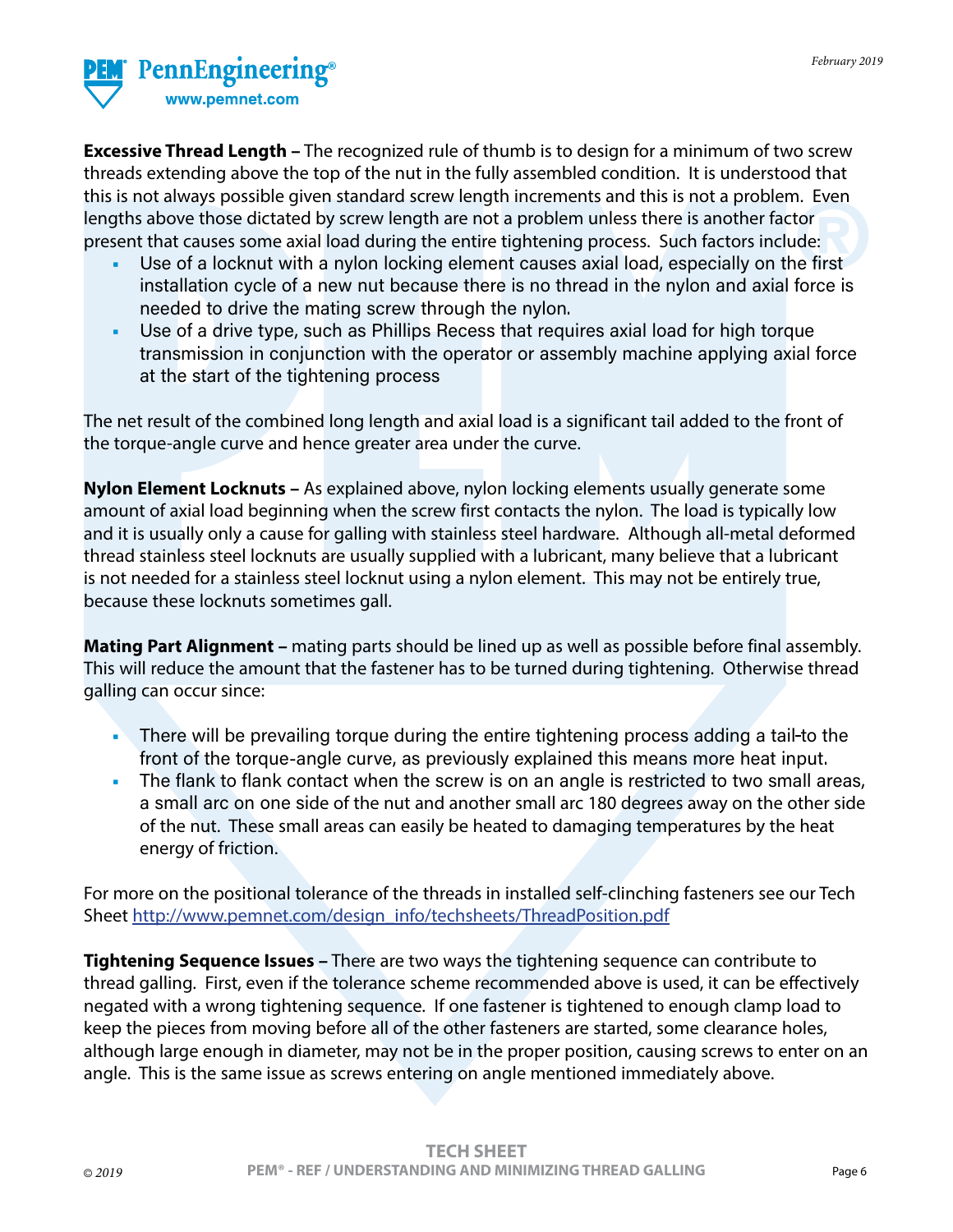

Second, conditions in which tightening on one side causes the components to gap on the opposite side. The fasteners on the gapped side will need to draw the gapped components together and are essentially a soft joint. A better approach is start in the middle and progressively tighten fasteners on alternate sides of center, finishing at the far ends.

**Dirty Threads –** Abrasive dirt or grit allowed to accumulate on the threads may also contribute to thread galling, but the mechanism does not appear to have been well studied. Aside from galling concerns, threads should be kept clean in order to have a consistent friction value so that when tightened with torque control there is also reasonable control of clamp load. Clamp load is of primary importance to fastener function.

**Low Quality/Inconsistent Quality Fasteners –** In addition to the numerous design and assembly issues discussed above, poor and or inconsistent fastener quality can contribute to thread galling in the following ways.

- **•** Threads not perpendicular to the bearing face of nuts can create the same galling issues as screws entering on an angle because of hole size/position problems
- **•** Threads that do not gage can create the same galling issues as nicked or damaged threads
- **•** Inconsistent yield strength can lead to the issues that arise when some fasteners yield discussed above in the section on excessive tightening torque

**Methods to Reduce the Likelihood of Galling –** There are two major ways to prevent galling. The first way is to simply eliminate or reduce the factors known to contribute to galling. These were mentioned above and are referred to as design and assembly methods.

The second way is to employ methods for the sole purpose of reducing the likelihood of galling. These will be referred to as additive methods.

**Additive Methods –** To this point there has been an assumption that standard fasteners, available from stock will be used and that a lubricant will not be applied at the assembly step. Although this is the preferred route, there will be situations in which design features prone to galling simply cannot be eliminated. The next line of defense against galling is the assembly techniques, but even with the best assembly practices there may be applications in which there is still some galling. When this happens it may be necessary to consider one or more of the following additive methods. They are listed in recommended order of consideration, so those listed first will typically have the least additional cost and/or shortest additional lead time.

**Adding a Lubricant at Assembly –** Although they are generally considered a nuisance to apply, there are many different lubricants and anti-seize compounds available. Some, such as USP grade castor oil are very safe and still provide excellent lubrication. The IFI recommends **[FastLube AG](http://www.fastorq.com/products/lubricants/)**, as an anti-seize compound for stainless threads.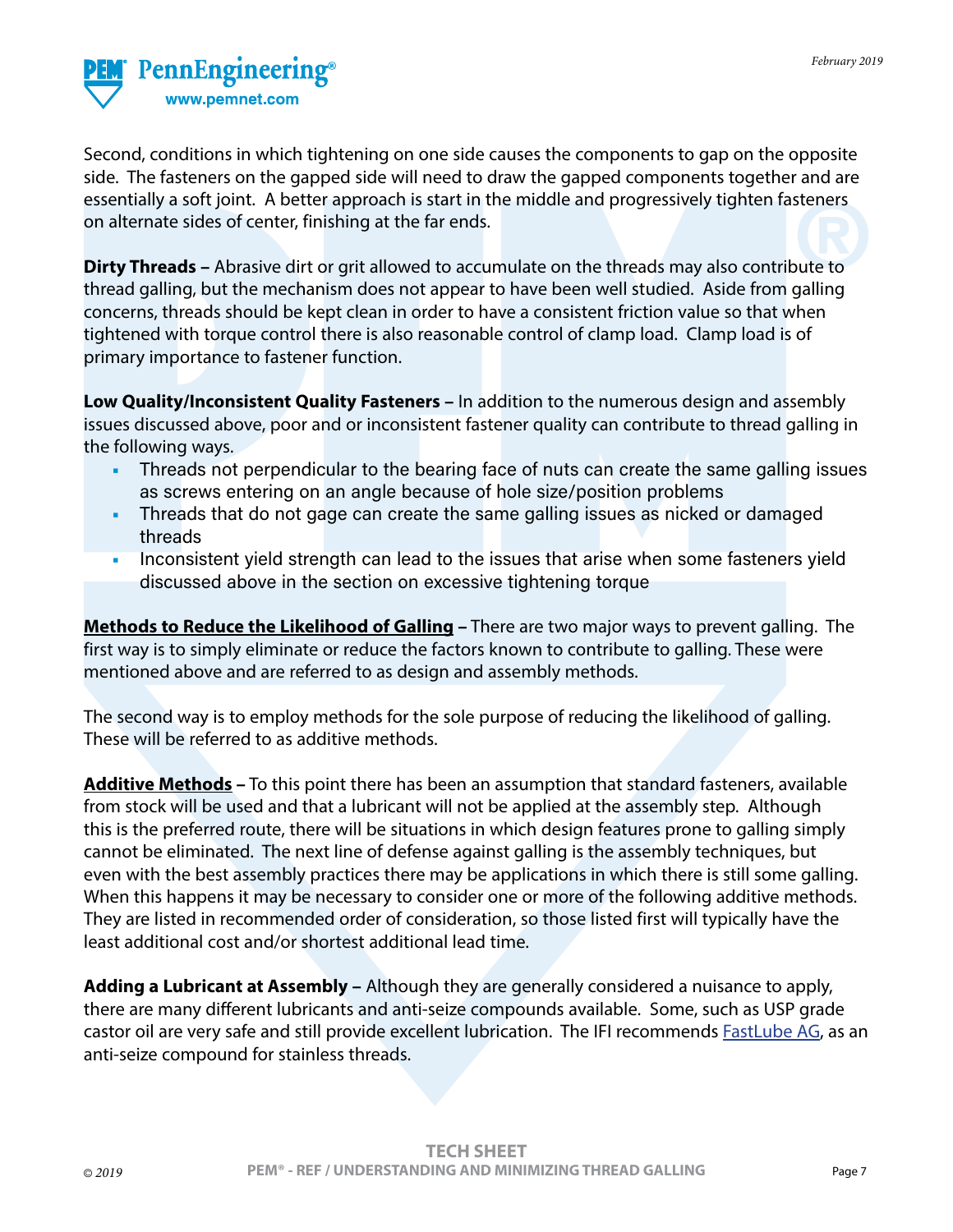

**Specifying Fasteners with a Lubricant –** It is common to specify dry film lubricants on all-metal, prevailing torque locknuts, but these same dry film lubricants can be applied to non-locking fasteners as well. Typically only one of the mating threads needs to have a lubricant to prevent galling. When possible it is preferable to apply the dry film lubricant to the external thread because it is easier to get good, complete coverage on external threads.

**Specifying Fasteners with Anti-Galling Plating –** Some metals which can be electroplated have inherent lubrication properties. See the list below of the more common metals used.

- **•** Cadmium excellent lubricity but not RoHS compliant and a REACH SVHC
- **•** Hard Chrome effective to prevent galling of stainless steel, even at low thickness
- **•** Tin good lubricity and not restricted for environmental concerns
- **•** Zinc effective to prevent galling with enough thickness and does not have a negative impact on corrosion resistance of most stainless steels. Not recommended for stainless steels for high temperature service. Thick zinc plating proven effective at significantly reducing galling is available as finish designation suffix P114.

The major cost and lead time issue with using a plating to combat galling is usually not the cost of the plating, but the fact that most stainless steel and aluminum fastener threads are not produced with an allowance to accommodate the thickness of the plating. This usually means that existing parts cannot simply be taken from stock and plated, but parts need to be specially made with the needed thread allowance.

As with lubricants, typically only one of the mating threads needs to have a plating to prevent galling. Most electroplating process can achieve good coverage in internal threads so the decision of which component to plate can be made on the basis of cost by selecting the lighter weight or lower surface area component.

**Re-evaluate the Tightening Torque –** Adding a lubricant or changing the plating changes the torque-tension relationship. Lubricants will reduce the tightening torque required to achieve the desired pre-load. When these types of changes are made the specified tightening torque must be re-evaluated.